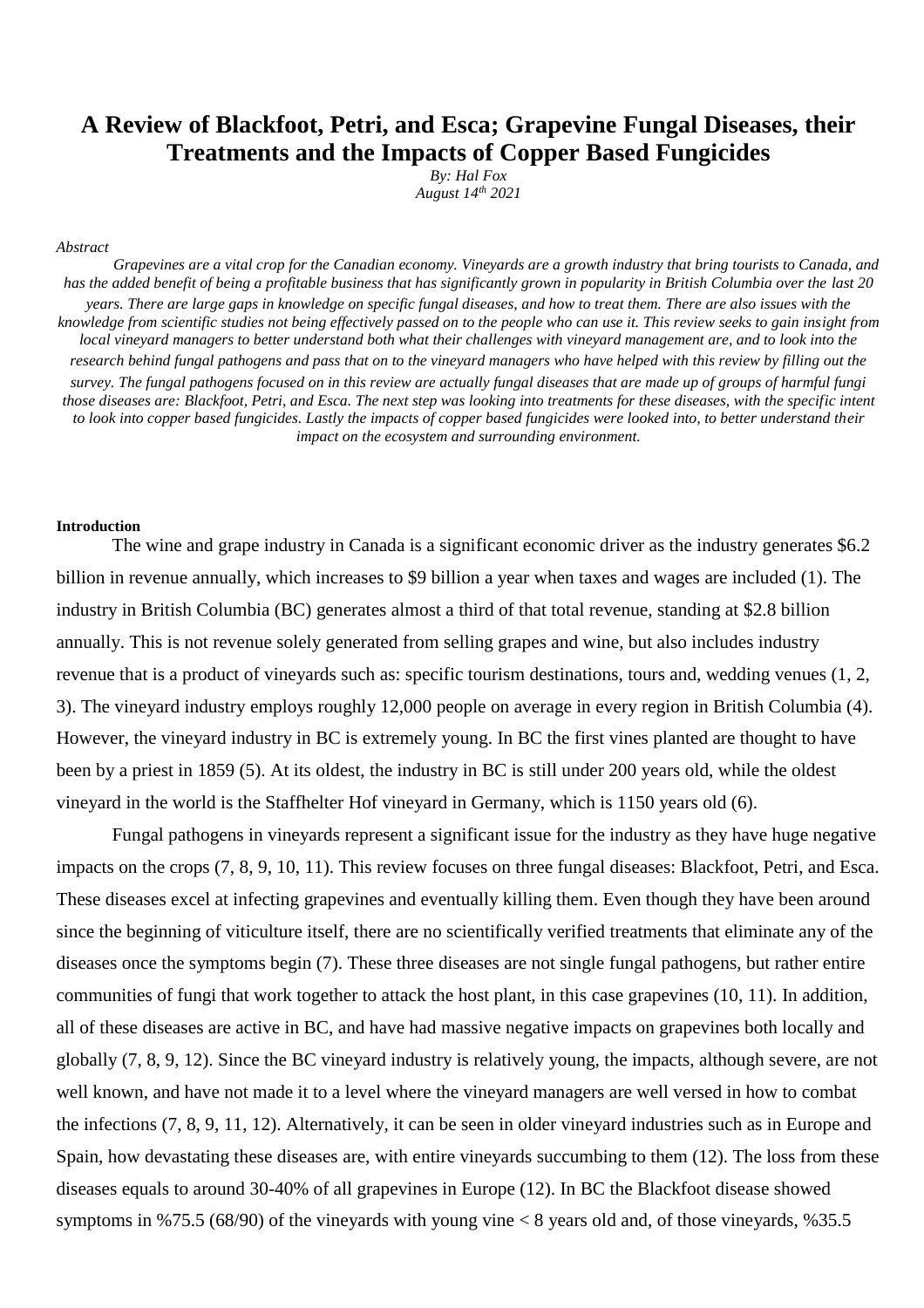(32/90) had fungi that were identified as part of the black foot disease; 11% (21/191) vineyards had Esca disease, while 39.3% (75/191) vineyards had symptoms of Petri (10, 11).

Copper (Cu) based fungicides are the main treatment method for these diseases, along with a large number of other fungal pathogens (2, 3, 13, 14, 15, 16). Cu is the fourth most used ingredient in fungicides in BC (17). It has unique chemical properties, namely its' ability to bond with pretty much any element, that make working with Cu easy (14). Copper fungicides have long been prescribed as a treatment to fungal pathogens in agricultural soils, but Cu has not been thoroughly examined in terms of the impacts it has on the surrounding ecosystem (18).

This paper seeks to gain insight on current management practices when treating fungal pathogens as well as to learn whether or not these diseases are impacting individual vineyards. I surveyed local vineyards for their perception and treatment of the three target pathogens. I then reviewed scientific literature to synthesize recommended treatment methods for these pathogens, as well as the ecotoxicity impacts of Cu on the soil and surrounding environment.

#### **Survey methods**

I have canvassed both the lower mainland and lower Vancouver Island regions for vineyards. I canvassed by networking with people in the industry as well as using the internet to find additional vineyards. I then contacted most of the vineyards in the area by calling and emailing them directly, and then asked to either have a short on the phone interview or ask that they fill out a survey. Both the interview and the survey had the same questions. The blank survey can be found, [here.](http://survey.constantcontact.com/survey/a07ehc0p3vekfpryngc/a001kgvy7yob/questions)

| <b>Survey results</b><br>Survey Name: The impact of heavy metal fungicides in the<br>winery industry         | Do you use fungicides to combat the problem? If yes, what<br>is/are the products you use?<br>Number of responses: 3                                                                   |  |  |
|--------------------------------------------------------------------------------------------------------------|---------------------------------------------------------------------------------------------------------------------------------------------------------------------------------------|--|--|
| Response Status: Partial & Completed                                                                         | <b>Response</b><br>Ratio                                                                                                                                                              |  |  |
| Filter: None                                                                                                 | Yes 3 100.0 %                                                                                                                                                                         |  |  |
| 2/1/2021 3:22 PM EST                                                                                         | How frequently do you use the product(s)?                                                                                                                                             |  |  |
| Are fungi affecting your crop yields? If so, approximately<br>what percent of your crop is affected and what | $3$ Response $(s)$                                                                                                                                                                    |  |  |
| yield changes have you noticed?                                                                              | Weekly during high pressure periods                                                                                                                                                   |  |  |
| Number of responses: 3                                                                                       | Usually three times per season                                                                                                                                                        |  |  |
| <b>Response</b><br>Ratio                                                                                     | Every two weeks                                                                                                                                                                       |  |  |
| Yes 2 66.66%                                                                                                 | How do you apply the fungicide?                                                                                                                                                       |  |  |
| No 1 33.33 %                                                                                                 | $3$ Response $(s)$                                                                                                                                                                    |  |  |
| What specific fungi are causing damage to your crops?                                                        | Air blast sprayer                                                                                                                                                                     |  |  |
| $2$ Response $(s)$                                                                                           | With a tractor-mounted hydraulically driven air blast sprayer<br>(high speed fan directs atomized spray from nozzles onto<br>canopy, ensuring coverage of all surfaces of the leaves) |  |  |
| Powdery mildew                                                                                               | Hand held sprayer                                                                                                                                                                     |  |  |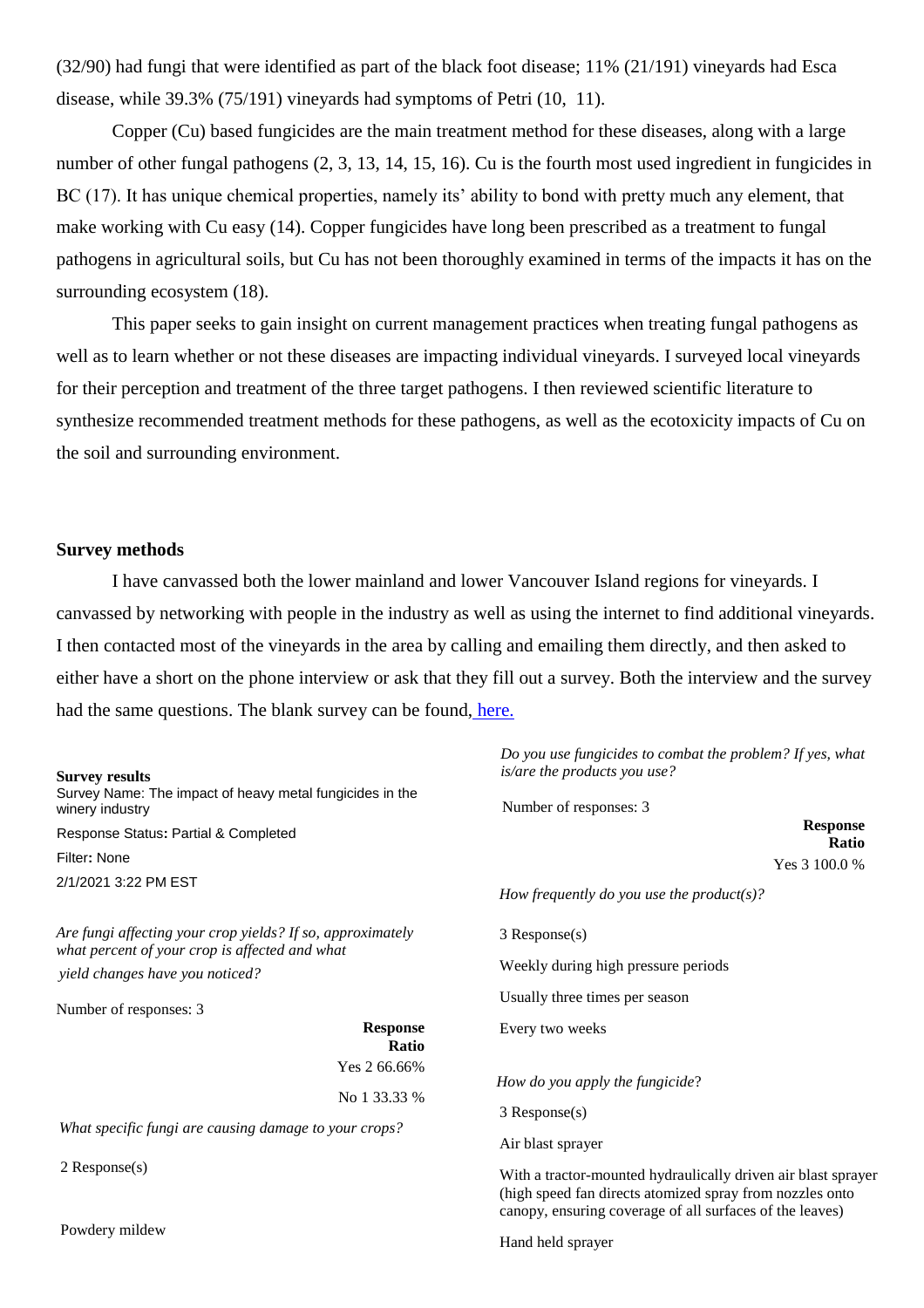*What time of year do you apply the fungicide?* 

2 Response(s)

Bud break to verasion

spring/early summer

March - August

*What volume of the product do you typically use?* 

2 Response(s)

What ever is required.  $\sim$  5lb./acre/week Sulfer (1)

330L every two weeks over 5 acres of land

*In a typical year, what are your annual expenses of fungicides?* 

2 Response(s)

\$200/acre

\$150 a year (a bag costs \$300 and lasts 2 years)

What are the biggest challenges that your crops face?  $1 =$  Least impact,  $5 =$  Biggest impact

Number of responses: 3

#### **Responses**

Fungi 1 response score of 2

Fungi 3 responses: 2,2, and 2

Drought 2 responses: score of 2 and 3

Temp change 1 response: score 1

Pests 3 responses: 4, 5, and 5

Invasive species 2 responses: 3 and 3

*Have the challenges that your crops face become worse in recent years? If so, please describe.* 

Number of responses: 2

**Response Ratio**  Yes 1 50.0 %

No 1 50.0 %

*Have you used other control methods outside of fungicides? If so, can you describe which you use and why you have chosen that technique?* 

3 Response(s)

That is a complete essay. Suffice it to say that proper cultural practices mitigate many disease pressures. Canopy, water

and nutrient management all have a significant affect on disease and pest pressures.

Intensive canopy management to allow air circulation and exposure of the fruit to sunlight

Horsetail tea as a natural spray to use on harmful fungi

*If you have anything else to add that you think would be relevant, please expand below.*

3 Response(s)

I take Umbridge to your introduction where you state plainly that your goal is to reduce or eliminate the use of synthetic fungicides. Why? Where does this come from? It seems that you are assuming for some strange reason that they are inherently bad.

We practise natural viticulture: no herbicides or insecticides and only certified organic fungicides.

Birds that consume the grapes, or harm the grapevines looking for insects are a larger issue for me than fungi. Also when there is an excess of rain my crops suffer significantly. (19)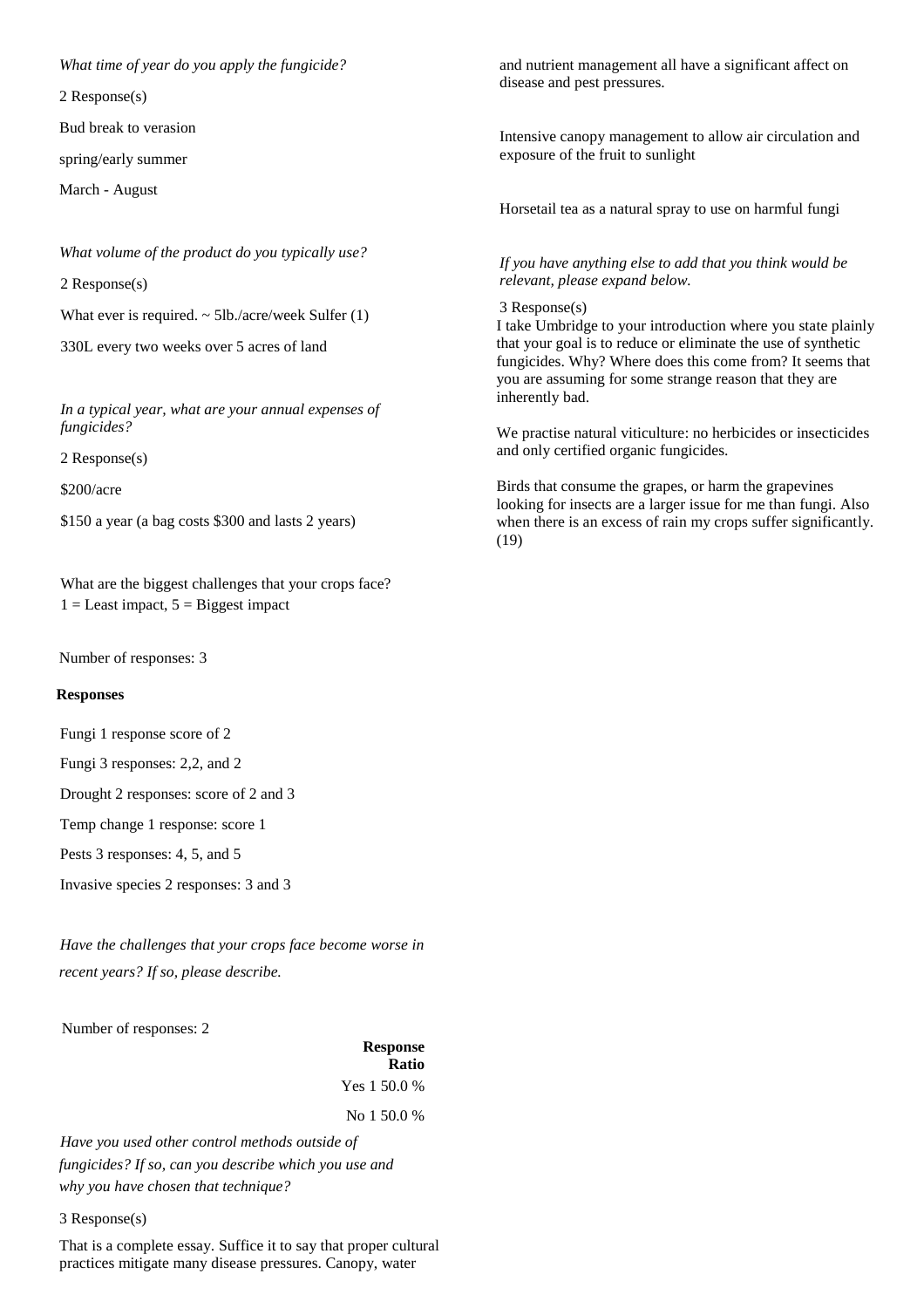#### **Research methods**

I used Google scholar to source the entirety of the research papers. The parameters were using the key words: environment, fungi, vineyard, Canada, British Columbia, fungicide, impacts, ecological, grapes, disease, pathogen, Esca, Petri, Blackfoot, water, ecotoxicity, and management. Each of these words could be linked with "and" or "or", as well as change to the plural or short form version of any particular word on the list. There are some additional single use phrases that I used for the introduction that were topics on the history of viticulture both locally and globally. To limit some issues with replication, only the search results from the first page were used. The specific goal was to look into fungal pathogens, and how they are currently treated, the environmental impacts of that treatment, and potential alternatives.

#### **Results**

### **Blackfoot Disease**

The Blackfoot Disease (BFD) is a fungal disease that impacts vegetation, although in this case the focus is specifically on grapevines. The first reported case of BFD was in 1961, although it has likely been active for significantly longer (7, 11). The fairly recent developments in the micro-science fields have allowed for increased precision when identifying specific aspects of various things, and in this case symptoms that were thought to be one disease turned out to be two. The two causal fungal agents to BFD were thought to be *Cylindrocarpon destructans* and *Cylindrocarpon obtusisporum*, however BFD turned out to be significantly more complex and there have been 18 harmful fungi associated with the disease (11). Those harmful fungi are: *Campylocarpon fasciculare, Campylocarpon pseudofasciculare, Cylindrocarpon pauciseptatum, Cylindrocladiella parva, Cylindrocladiella peruviana, Ilyonectria alcacerensis, Ilyonectria europaea, Ilyonectria estremocensis, I. liriodendri, Ilyonectria lusitanica, I. macrodidyma, Ilyonectria novazelandica, Ilyonectria pseudodestructans, Ilyonectria robusta, Ilyonectria torresensis, Ilyonectria vitis, and two as yet uncharacterized Ilyonectria species known as Ilyonectria sp. 1 and Ilyonectria sp. (Figure 1)* (11)*.* Due to the hyper focused examination and identification of fungi being a relatively new practice, an issue arose when identifying the harmful fungi, which is that past records described some fungi and labelled them as a given thing, do not match up with the gene databases that are currently used to identify specific species  $(7, 11, 20)$ . For instance, there have been issues deciphering the difference between *Cylindrocarpon obtusisporium* and *Cylindrocarpon macrodidymum*, as well as at least some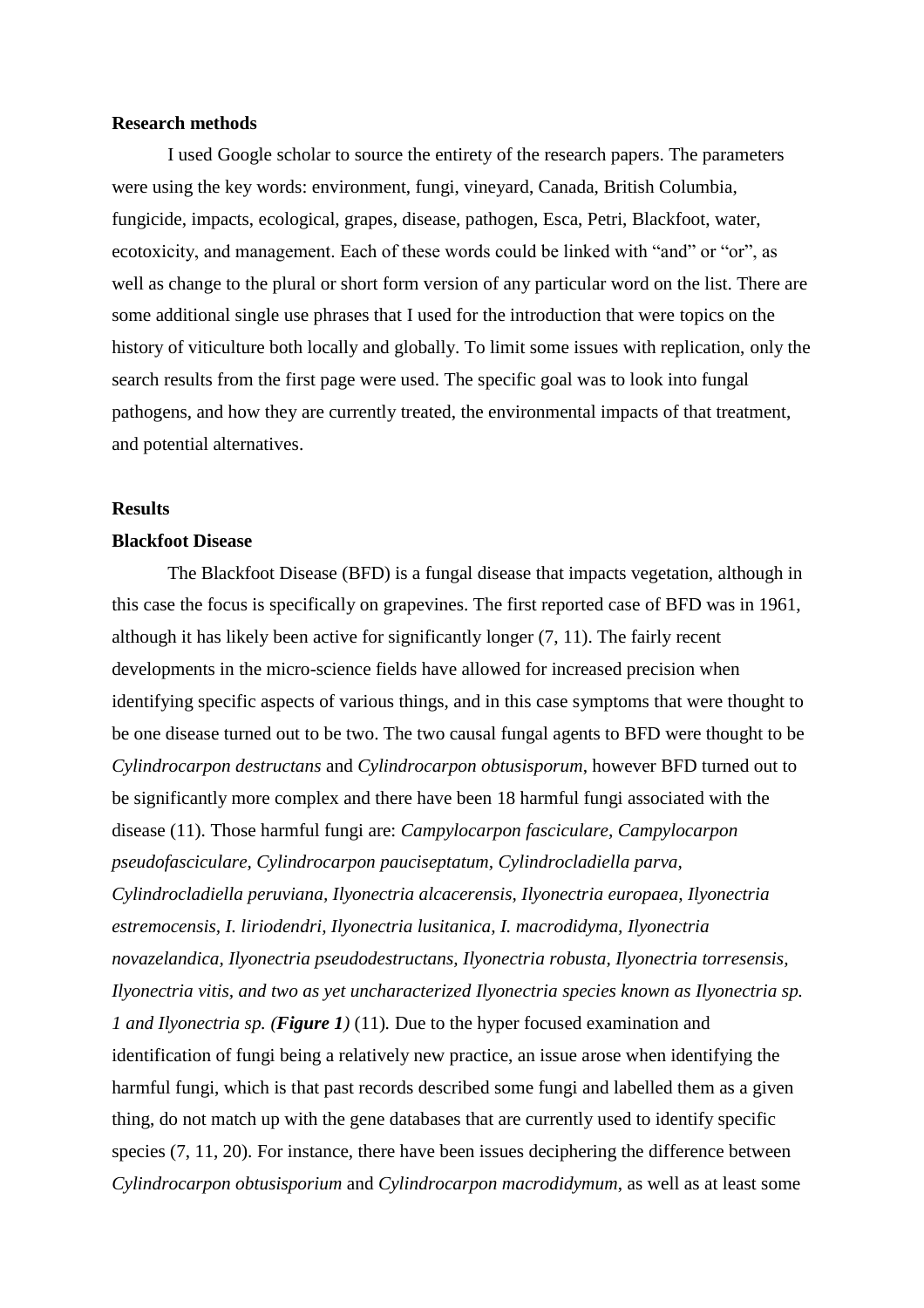of the previously identified *Cylindrocarpon destructans* were actually *Cylindrocarpon liriodendra*. While these seem like small discrepancies, the reality is that there is a struggle even identifying specific species, let alone determining each specific species' role in the disease and then how to accurately deal with the harmful fungi (7, 20).

 There are two infection sites where BFD infects the vine: nursery infections, and vineyard infections. The symptoms of a nursery infection are slightly different than those of a vineyard infection as they occur on the vine at different ages. Whether BFD occurs in the first two years of the vine's life, which is a nursery infection, or if the infection occurs between the ages of two and ten in the vineyard, the infection is fatal (7, 12). Nursery symptoms are shown as variations of stunted growth, which could be low volume of foliage produced, shorter trunks, thinner trunks, shorter internodes, uneven maturation specifically in regard to woody material, decreased root mass, and necrotic root lesions (7, 11). These symptoms are frequently coupled with discolouration of the vines and roots, along with vascular streaking. While vines infected in the vineyard have significant growth issues after winter, in comparison to uninfected vines **see image 2** (7, 11). In addition to reduced growth, infected vines have a dark brown discolouration that extends from ground level to 15cm in height on the trunk, and in some cases this discolouration extends up to 10cm underground on the root system (11, 20). The brown discolouration is the product of thick-walled tyloses, or brown gum. The gum plugs the phloem elements as well as the younger xylem (11). On a microscopic level there exists fungal hyphae, which only occurred in the discoloured areas of the vine (7, 11, 20). The blocking of the phloem cells actively prevents the movements of nutrients through the vine. The fungal hyphae exist within the ray cells which allows them to move through the phloem elements, and access stores of nutrients (7, 11). Simply put, the fungi are the perfect shape to slip into the space where nutrient uptake occurs within the vine, and instead of the nutrients going towards the vine's growth, they go to the fungi that have taken up residence inside the vine (7, 11).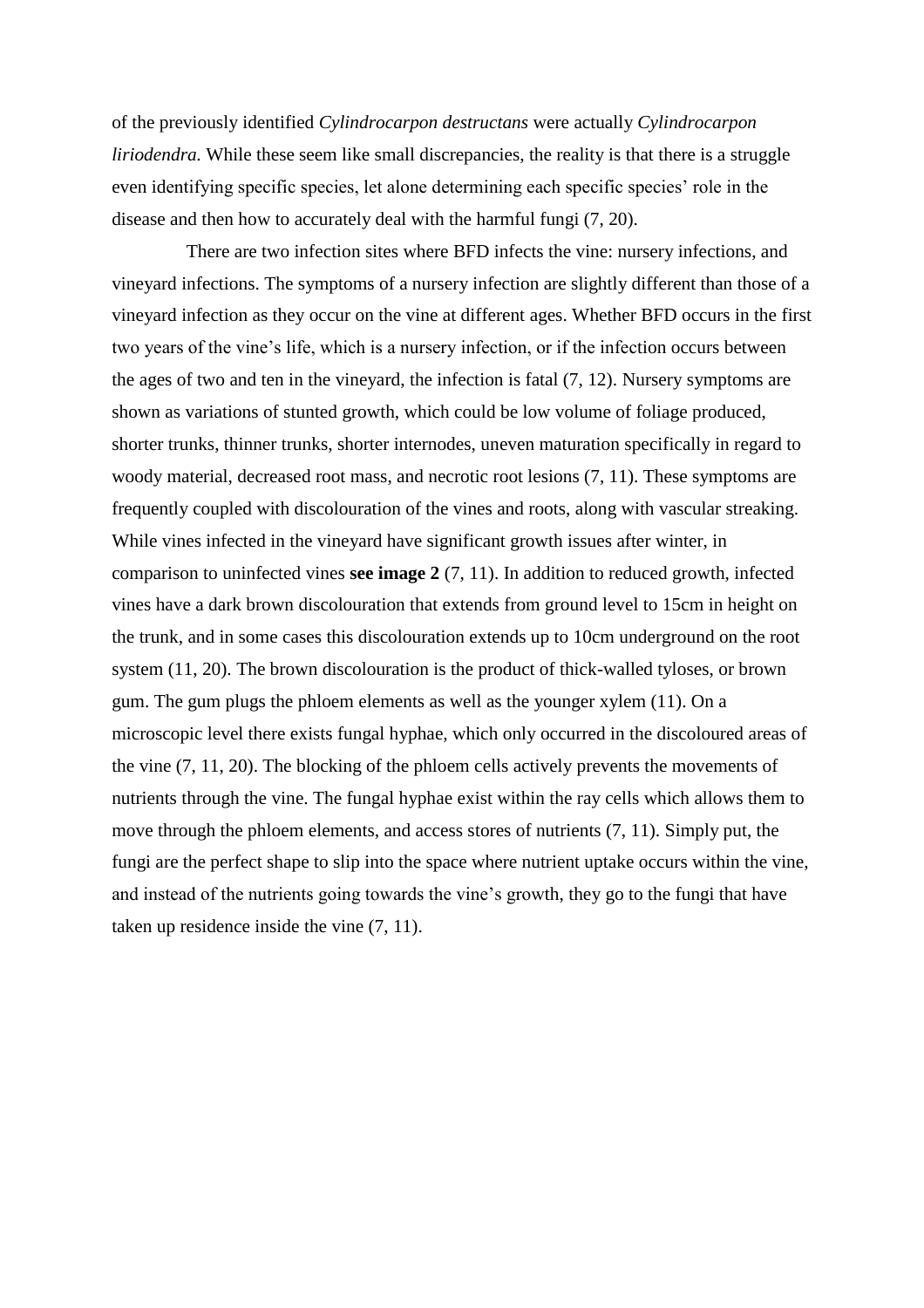

Image 1, shows some of the individual fungal species that are linked to BFD. A, *Cylindrocarpon destructans*. B, *C. pauciseptatum* ; C, *C. obtusisporum* ; D*, llyonectria alcacerensis* ; E, *J. liriodendri* ; F, *I. novozelandica* ; G, *I*. *macrodidyma* ; H, *J. torresensis* ; *I, Campylocarpon fasciculare* ; J, *Campyl. pseudofasciculare*; K, *Cylindrocladiella parva* ; L, *Cyl. Peruviana* (20)



Image 2, physical Blackfoot symptoms found in the trunk section of a grapevine (7)

### **Petri Disease**

The Petri fungal disease only occurs in young grapevines 8 years and below (10, 21). Petri is thought to have existed since the beginning of viticulture, and has evolved alongside our agricultural growth through the centuries (10). The visible symptoms of Petri are indistinguishable from those of BFD in the field. However, Petri and BFD are thought to be two separate diseases as they have different fungal communities that make up each disease (10, 21). However, there seems to be an issue with listing the specific fungi that are associated with solely Petri as the full list is tangled with the fungi that are associated with the Esca disease. The fungi solely associated with Petri are: *Cadophora luteo-olivacea,*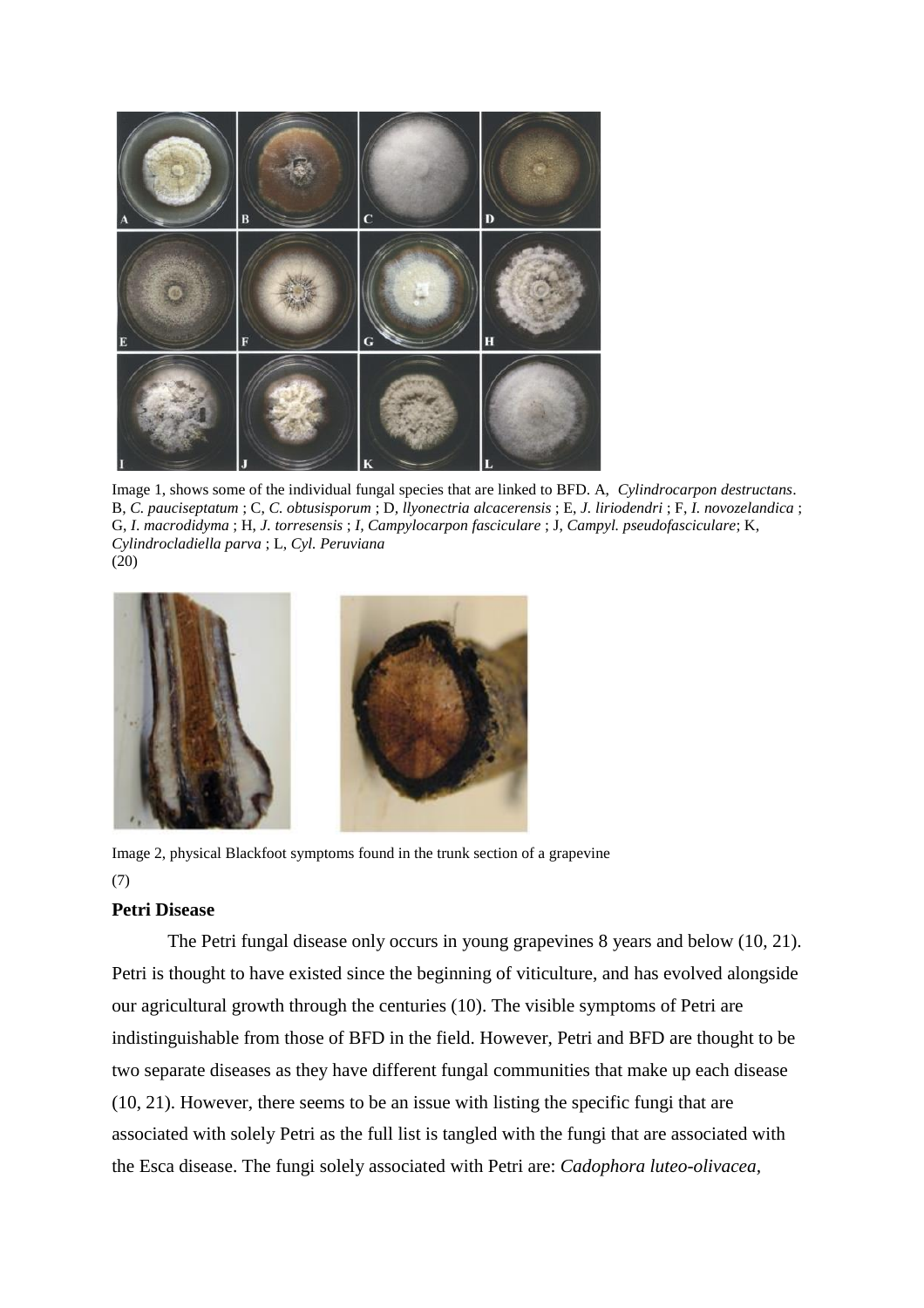*Phaeoacremonium minimum,* and *Phaeomoniella chlamydospora (10, 12, 21).* While the fungi associated with both Esca and Petri are: *Cadophora luteo-olivacea, Phaeomoniella chlamydospora, Phaeoacremonium canadense, Phaeoacremonium iranianum, Phaeoacremonium roseum, Togninia fraxinopennsylvanica,* and *Togninia minima I* (10). The *Phaeomoniella* & *Chlamydospora* families are the main fungal types associated with Petri and Esca diseases. In addition to the above fungi, there have been 24 other *Phaeoacremonium* species and several *Cadophora* species; that have been associated with the esca and petri diseases. Not all of these fungi occur in both diseases, however it is unclear as to which fungi are specific to each disease (10).

#### **Esca Disease**

The Esca grapevine disease is also thought to have existed at the beginning of vineyard cultivation, and to have evolved alongside the industry . Esca is distinct from the Petri and Blackfoot diseases because, it specifically targets mature vines, 8 years and older (10). Esca infected vines can be identified by the observable symptom known as tiger stripes, which is a foliar symptom wherein the leaf veins turn light green and eventually rust coloured (10).

Two other symptoms are black measles, which is when the berries have grey to dark brown speckling; the other is a sudden wilting of the vine coupled with the grapes shrinking, this is known as vine apoplexy, which occurs in the summer (8, 10). The esca vascular symptoms are characterized by a white rot, which leads to a soft mass of wood in the center of the trunk, as well as black to brown spots in the xylem vessels (10). Tiger stripe is a slow burn symptom that is observable, whereas apoplexy produces a rapid death in the affected vines. The fungi live in the woody tissue of the vine, however the symptoms also occur in the foliage; which ranges from less productivity, to shriveling leaves and fruit, and to eventual death of the vine **see images 3 & 4**(8). *Basidiomycetous sp.*, *Fomitiporia mediterranea*, *Fomitiporia punctata*, *Phellinus igniarius*, and to a lesser extent *Stereum hirsutum*; are regarded as the causal organisms of the white rot symptom observed in the wood of trunks and/or cordons of esca-infected vines (10).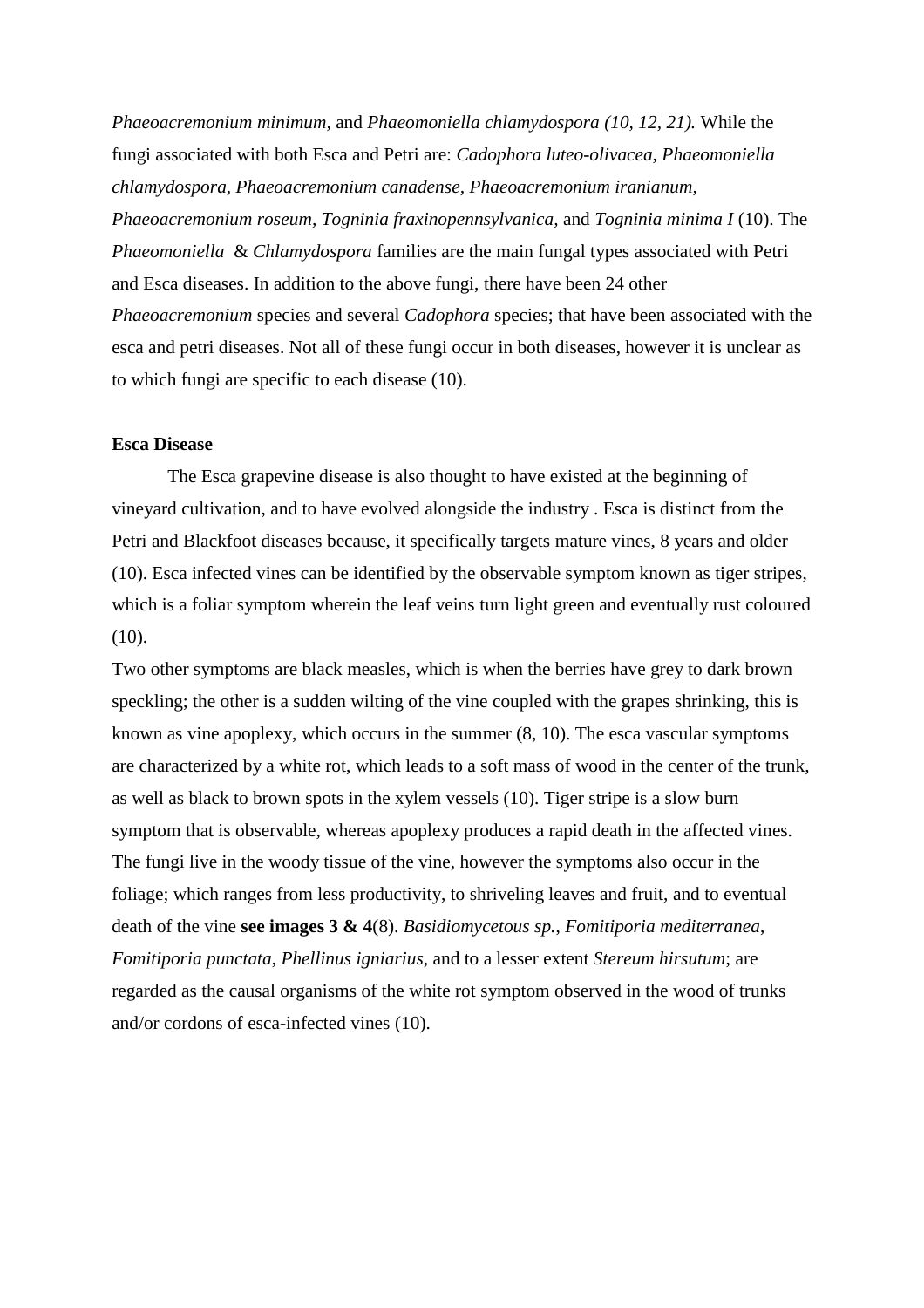

Image 3, Displaying tiger stripes Image 4, shows black measles which is a symptom of the Esca fungal disease. a symptom of Esca.  $(10)$  (10)



### **Treatment**

At this current point in time there are no curative methods for the Esca, Petri, or Blackfoot diseases (7, 12). Due to this, along with a lack of available information on the topic, the treatments outlined will not be designated to one disease or another. There are two methods to managing fungal diseases: one is to prevent the disease from ever occurring, and the second is to eliminate a given disease after it has infected the host (20, 22). There are multiple ways through which a grapevine can be infected. Infection occurs from pruning wounds, grafting wounds, and soil borne pathogens (12, 20, 22). These infections can occur either in the nursery or in the vineyard (9, 10, 11). Currently, in the British Columbian database on treatments for fungal diseases in vineyards there is little to no mention of the Esca, Petri, or Blackfoot diseases; however, there are recommended fungicides for vineyards, **see tables 1 & 2 for details** (15, 16).

The preventative methods for managing fungal diseases are still in the early stages of being proven as effective. There are quite a few methods that have been tested (20, 22). Preventative methods focus on preventing infections, which occur in three currently known ways: nursery infections, grafting infections, and pruning infections. The first method is the hot water treatment (HWT) method, in this method water is heated to 50C and a nursery grapevine is uprooted, and then the roots are submerged for at least 30 minutes in the hot water (20). After this treatment there were no harmful fungi detected. The control vine had a 4.1% incidence of harmful fungi, while the normal rootstocks had an incidence of harmful fungi in 16.8% of vines (20).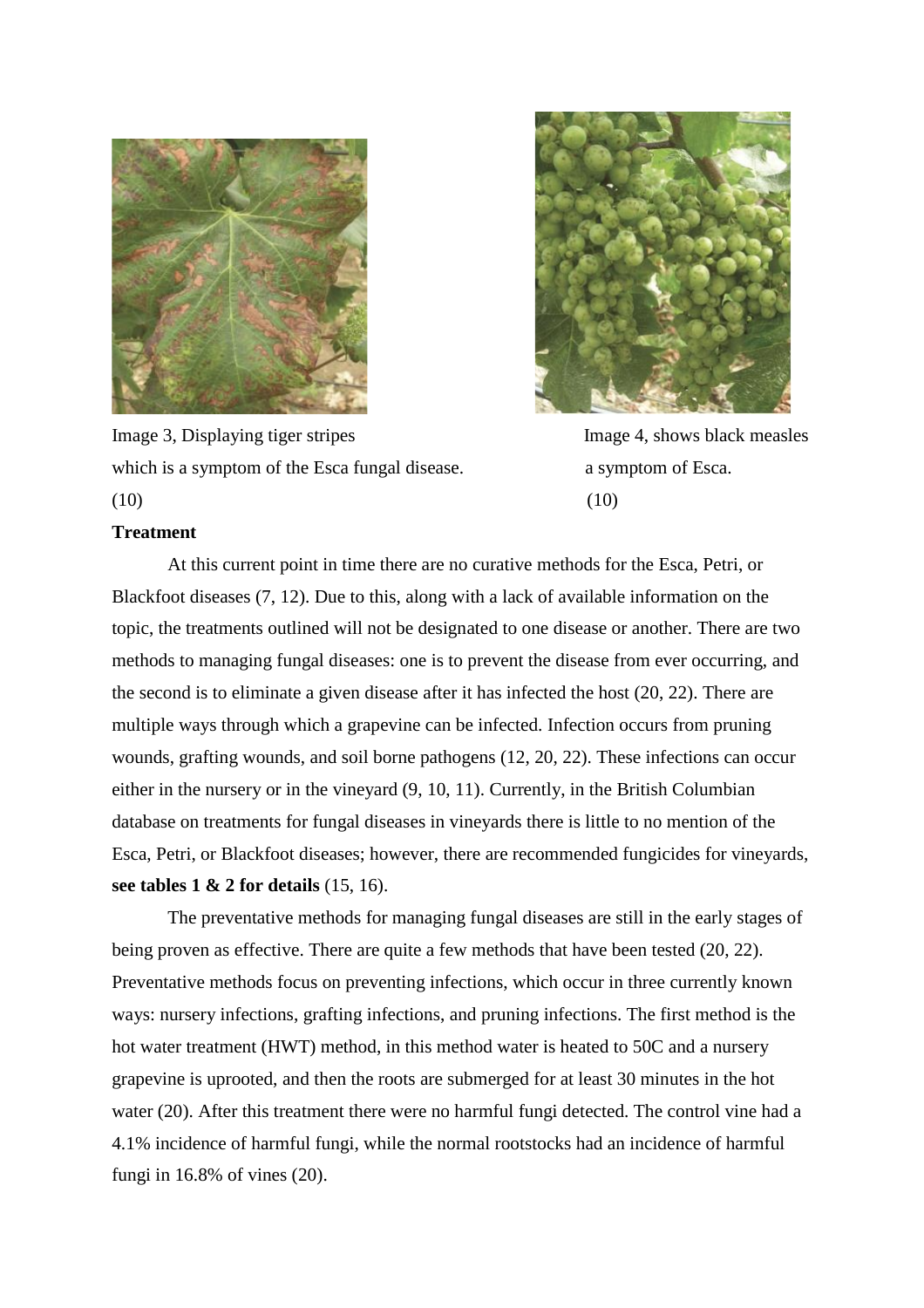Using chemical treatments to inhibit the growth of groups of harmful fungi has had some success, both in South Africa (23), as well as Portugal (20). In Portugal it was found that, the fungicides benomyl, prochloraz and the combining of carbendazim with flusilazole and, separately cyprodinil with fludioxonil inhibited mycelial growth of some *Cylindrocarpons* (20). While the use of benomyl, tebuconazole, and the mixtures of carbendazim with flusilazole and cyprodinil with fludioxonil significantly improved plant growth and decreased disease incidence compared with non-treated vines. In South Africa, studies were done on vines prior to grafting or planting, wherein the vine was subjected to a chemical bath (20, 23). The roots of the vines were tested 8 months after the bath and the chemical baths that had positive results were those that had benomyl didecyldimethylammonium chloride and captan (20, 23). There was another study which used captan, carbendazim, copper oxychlo- ride, didecyldimethylammonium chloride, hydroxyquinoline sulfate, and prochloraz; to try and prevent fungal infections on the roots, there was some success. Captan and didecyldimethylammonium chloride were still the best performers of the bunch (20).

There has been some effort to discover an effective biological control agent, however the only slightly viable one found so far during a study in South Africa was done through using a fungal paste of *Trichoderma.* This paste is applied to grafting and pruning wounds which makes it more difficult for other fungi to effectively infect the vine (20). *Trichoderma*  also has some growth stimulating effects. This has also been used to stimulate root growth, with the theory that the faster growth gives the vine added resistance against infections (20, 22). There is some belief that different species of grapevine have higher levels of resistance to fungal infections, however in a study done in California in a greenhouse, all the varieties of grapevine showed some level of susceptibility to fungal infection. It is unclear whether that level of susceptibility differs between species (20).

There is a British Columbia specific issue with vineyards, which is that there was a shift from apple orchards to vineyards. There is significant evidence that *Cylindrocarpon spp.*  and *Ilyonectria spp*., are associated in some way with orchards and that these fungi remain in the soil even after the orchard has been removed and then converted into a vineyard (11). There are multiple other vegetation groups that coexist or even promote the growth of fungi that is harmful for vineyards (11). In this case it is important to treat the soil prior to planting. There was a study done in New Zealand that used various cover crops as a potential biofumigation control agent and it found that mustard (*Brassica juncea*) had a significantly positive impact on the reduction of harmful fungi in the soil (20). There have also been some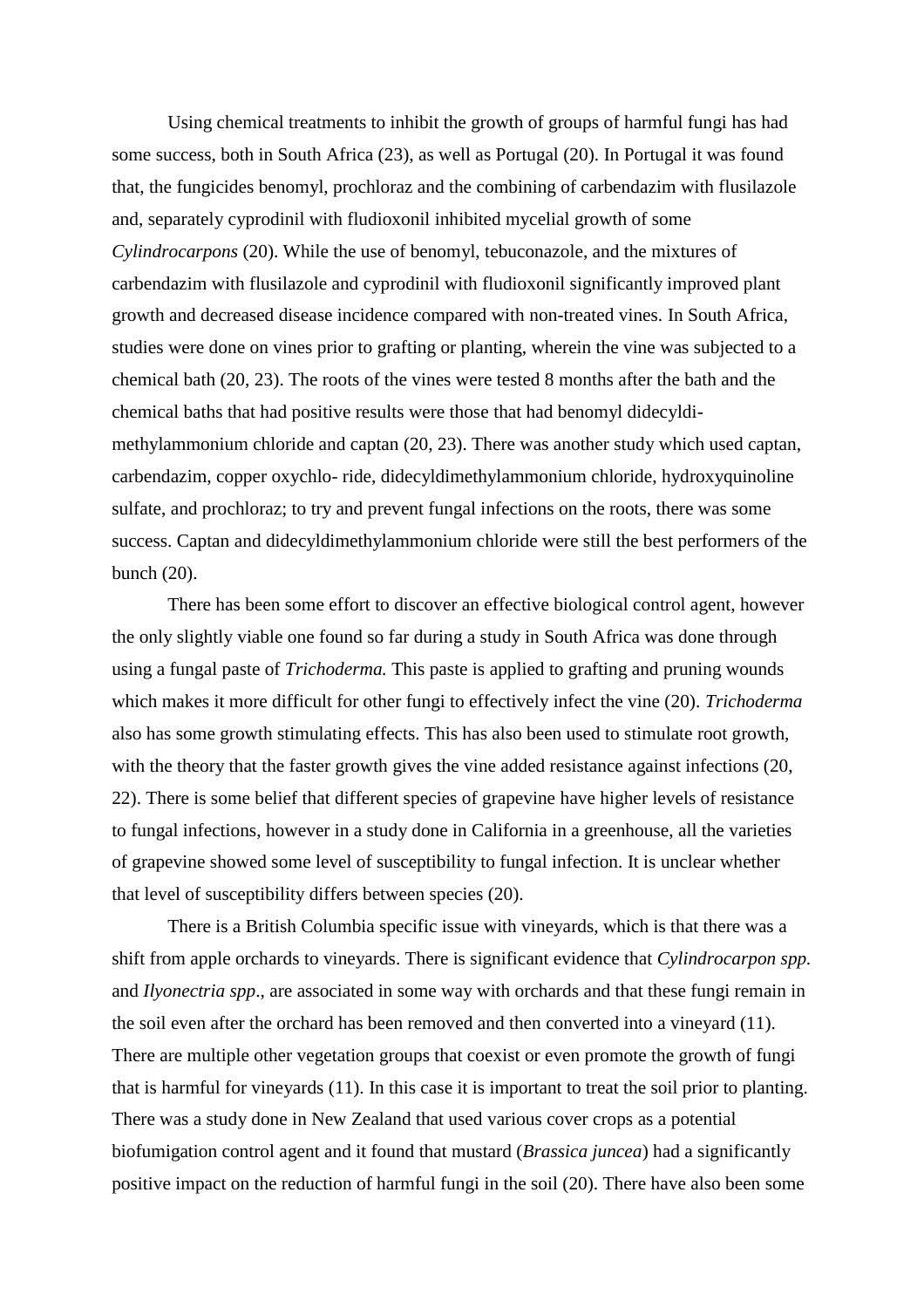less scientifically rigorous treatment attempts that have had some success. However, it should be noted that effectiveness of each treatment was based on field observations (22). The two most effective of the treatments were injections of hydrogen peroxide into the trunk of the grapevine, and separately the use of copper nails by hammering them into the trunk. The hydrogen peroxide was injected into the trunk by first drilling a small hole where the fungi were most active and then 3-4ml of hydrogen peroxide was injected into the new cavity (22). Growers reported good results with no fungi being visible after the injections. In the case of the treatment using copper nails; the copper nails were placed in the trunk of infected vines to slow the encroaching rot symptoms. The growers mentioned that the Cu enhanced area could be seen around where the nails were placed, and that the rot did not pass the areas of Cu accumulation (22).



Table 1, recommended fungicides for use on grapevines in British Columbia. (21)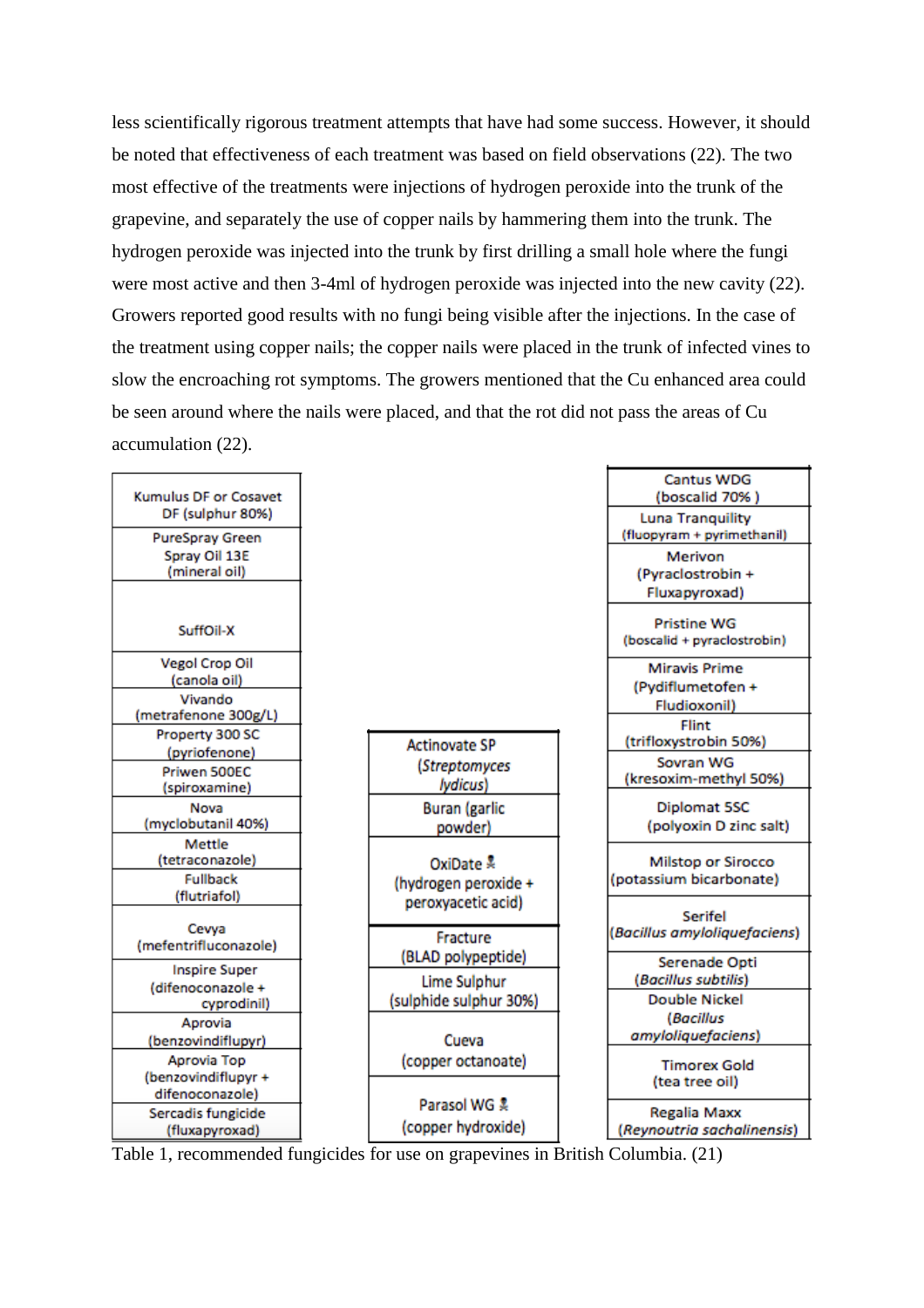| <b>COPPER 53W</b> | Copper Spray | Coppercide |
|-------------------|--------------|------------|
|                   |              |            |

Table 2, other recommended fungicides for use on grapevines in British Columbia. (22)

#### **Copper impact on soils**

Cu is a highly variable element. While there exists a natural bioavailablity in soils, it has unique properties that make it easy to work with and to synthetically create fungicides (14). The unique aspect of Cu is that it can bond to a variety of other elements. While this property makes Cu easy to manipulate, it also creates a complicated issue when introduced into any environment outside of a lab where there is almost complete control of the chemical interactions. When Cu is added to the vineyard system, regardless of the application method, it will eventually find its' way into the soil (13, 18, 24, 25). Once Cu makes contact with the soil, its' speciation changes into chemical fractions as it bonds with the soil organic materials (SOM). This decreases the mobility of the Cu. The SOM effects the Cu mobility in two different ways. If the soil has a higher acidity level the mobility decreases (24, 25). The level of mobility decreases in this order: Mn-(hydr)oxides> SOM> Fe-(hydr)oxides> clay minerals, SOM> Fe-,and Al-oxyhydroxides>clays and SOM> silicate clays> Fe-(hydr)  $oxides >$  ferrihydrite (25). The decrease in mobility also refers to the decrease in the ability for living things to utilize the Cu, also known as bioavailability (18, 25).

The more alkaline the soil, the higher the solubility of the Cu and therefore the mobility (18, 24, 25). The solubility of Cu minerals in soils decreases in the following order  $CuCO3 > Cu3(OH)2(CO3)2$  (azurite)  $> Cu(OH)2 > Cu2(OH)2CO3$  (malachite)  $> CuO$ (tenorite) > CuFe2O4 (cupric ferrite). Copper sulfates, such as CuSO4 (chalcocyanite) and CuSO4·5H2O (chalcanthite), are highly soluble and require high Cu concentrations to form in soils (25). Another aspect that influences Cu mobility is the soil texture, the finer the soil the less mobility the Cu has. The issue of predicting Cu is that there are a large number of factors to consider in the field applications. For example when using a fungicide it is not made of only copper but rather a wide range of chemicals that all interact with the soil and SOM differently (18, 24, 25). Fertilizer, which is high in phosphorus, adsorbs Cu and acts as an immobilizer. However sulfates, which are an essential ingredient in copper salts, increase the solubility of Cu (24). In a study on Cu levels in soil and whether it can be extracted, it was found that on average in acidic soil vineyards the concentration of Cu in 60% of the tests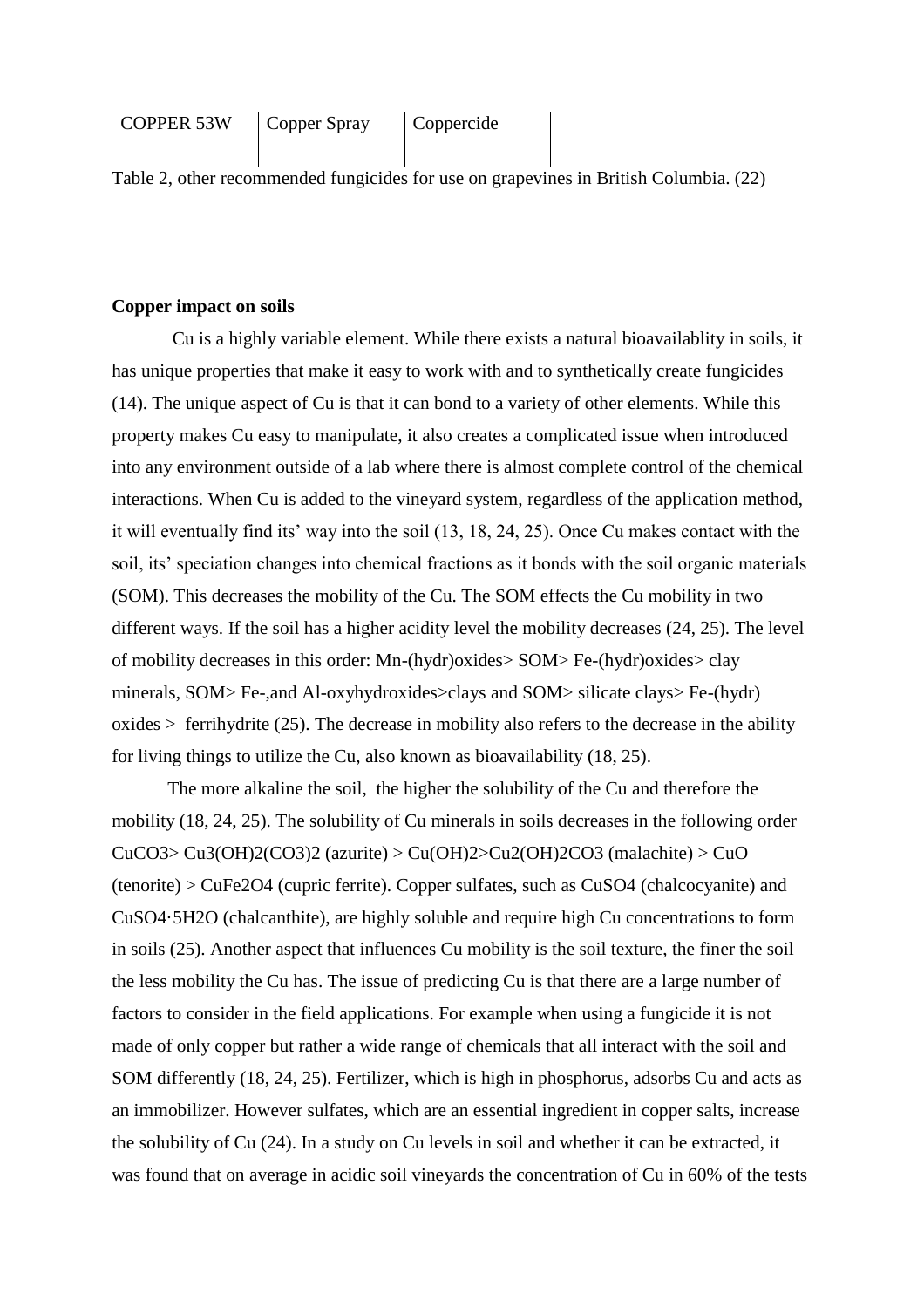was over 100mg per kg of soil, compared to 13-24mg per kg that is found naturally occurring in soil (24). It was also found that the 100mg of Cu per kg of soil was not the limit of the possible Cu concentration, and that the soil had significant capacity to adsorb additional Cu (24). However, regardless of the amount of the Cu in the soil, the desorption attempts never amounted to more than 8% of the Cu (24). This points to the irreversibility of the Cu added to the vineyard environment.

Not all Cu-based fungicides are toxically equivalent. The toxicity levels in Cu vary from extremely toxic to moderately toxic to slightly toxic, and lastly to trace amounts of toxicity, **see table 3 for toxicity levels of various fungicides** (18, 24). Cu is a micronutrient and is required in small amounts,  $\geq 2$ mg. However, a sudden increase in Cu consumption for humans poses significant health risks, the worst of which is complete organ failure (26). The same can be said for all organisms in the ecosystem who come into contact with the Cu (25, 26). Increased copper levels have negative impacts on microorganism communities, vegetation, and all of the larger living things in the area (13, 18, 25). The impact of toxicity is not limited to the vineyard, as the consumption of the Cu by vegetation, including the grapevines, allows the Cu to be consumed by the creatures that use the vegetation as a food source (13, 18). The Cu can also be transported to surrounding water sources through erosion, which impacts those local ecological communities, as well as moving through the soil to contaminate groundwater, **see table 4 for ecotoxicity impact levels of various fungicide ingredients** (13, 18).

Two additional things to note are that the earthworm communities are highly impacted by high amounts of ecotoxicity, and can therefore act as a bioindicator (18). On a more positive note, some of the microorganisms including fungi have some degree of success with converting Cu-oxychloride into insoluble Cu-oxalate which significantly reduces the toxicity of Cu in soils (18). On a long term scale, there was a study done of an abandoned vineyard specifically examining the impacts of Cu on the local ecological community (27). In that study it was found that the soil at the base of the vines had high amounts of Cu at 1000mg per kg of soil. However, the walkways between the grapevines had low levels of Cu, and while the bioavailability of Cu was high, it seemed as if there was a level of adaptation that had occurred where the species living there could tolerate the Cu levels (27).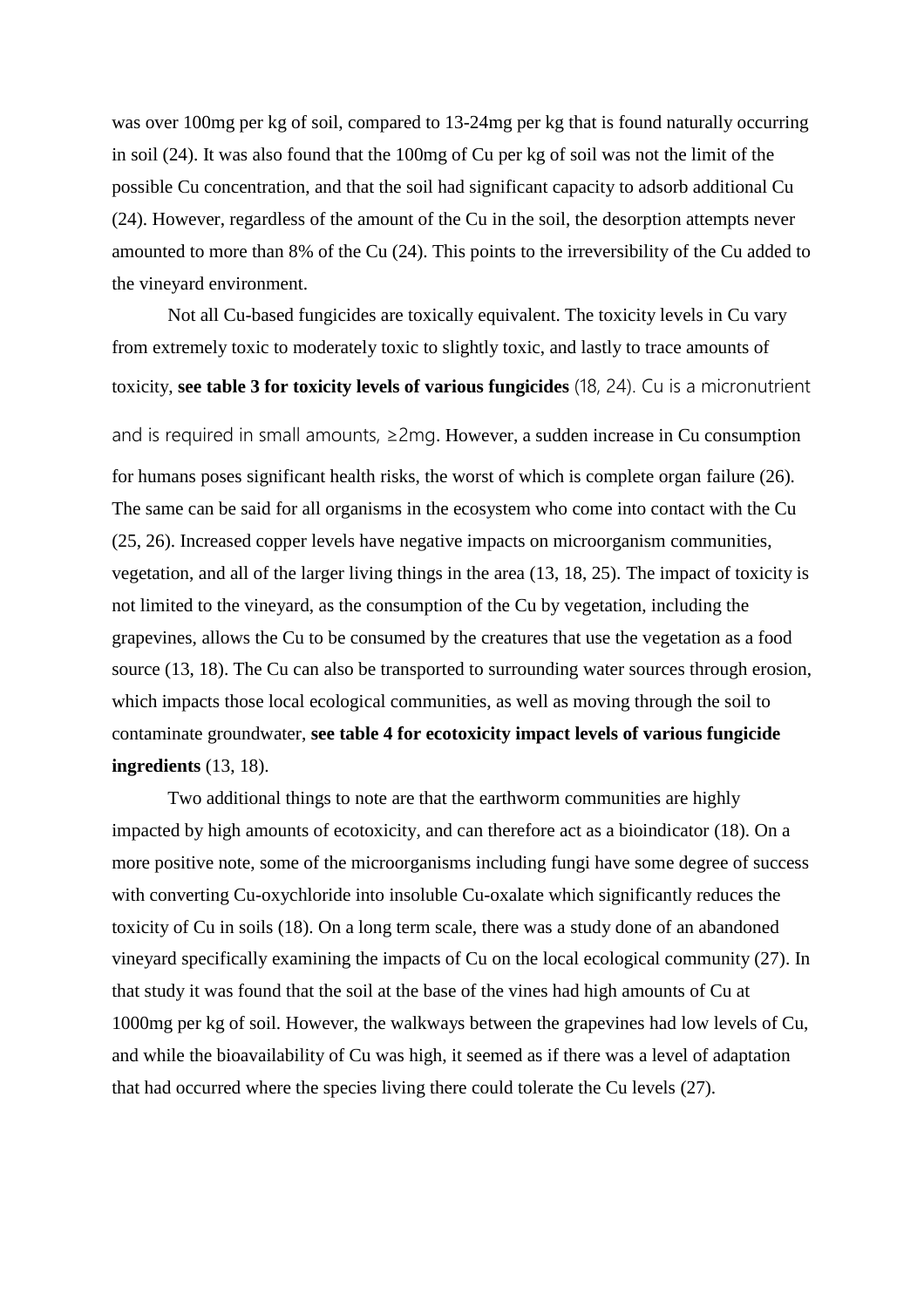| <b>EPA</b> toxicity<br>class | Toxicity<br>rating      | Characteristic acute toxicity<br>in experimental animals                                                                                                                                            | Example                         |
|------------------------------|-------------------------|-----------------------------------------------------------------------------------------------------------------------------------------------------------------------------------------------------|---------------------------------|
| ı                            | Highly<br>toxic         | Oral LD <sub>50</sub> : 0-50 mg kg <sup>-1</sup><br>Dermal LD <sub>50</sub> : 0-200 mg kg <sup>-1</sup><br>Inhalation LC <sub>50</sub> : 0-0.2 mg L <sup>-1</sup><br>Skin/eye irritation: severe    |                                 |
| Ш                            | Moderately<br>toxic     | Oral LD <sub>50</sub> : $>$ 50-500 mg kg <sup>-1</sup><br>Dermal $LD_{50}$ : > 200-2000 mg kg <sup>-1</sup><br>Inhalation $LC_{50}$ : > 0.2-2.0 mg L <sup>-1</sup><br>Skin/eye irritation: moderate | Tebuconazole                    |
| Ш                            | Slightly<br>toxic       | Oral LD <sub>50</sub> : 500-5000 mg kg <sup>-1</sup>                                                                                                                                                | Metalaxyl,<br>fludioxonil,      |
|                              |                         | Dermal LD <sub>50</sub> : > 2000-20,000 mg kg <sup>-1</sup>                                                                                                                                         | propiconazole,<br>vinclozolin,  |
|                              |                         | Inhalation LC <sub>50</sub> : $>$ 2.0-20 mg L <sup>-1</sup>                                                                                                                                         | cyprodinil,<br>azoxystrobin,    |
|                              |                         | Skin/eye irritation: slight                                                                                                                                                                         | tebuconazole                    |
| IV                           | Practically<br>nontoxic | Oral LD <sub>50</sub> : $>$ 5000 mg kg <sup>-1</sup>                                                                                                                                                | Pyrimethanil,<br>propiconazole, |
|                              |                         | Dermal $LD_{50}$ : > 20,000 mg kg <sup>-1</sup>                                                                                                                                                     | vinclozolin.<br>cyprodinil,     |
|                              |                         | Inhalation $LC_{50}$ : $>$ 20 mg L <sup>-1</sup>                                                                                                                                                    | azoxystrobin,                   |
|                              |                         | Skin/eye irritation: none                                                                                                                                                                           | mancozeb                        |

Table 3, shows toxicity levels of various fungicides. (25)



Table 4, shows ecotoxicity impacts of various fungicide ingredients based on the emitted amounts. (18)

# **Discussion**

### *Survey:*

Due to the ongoing pandemic, there were significant barriers to reaching to and receiving responses from the local vineyards. Without the pandemic, it may have been possible to build more of a relationship with each vineyard manager, which would have increased the scope of the questions as well as the likelihood of the vineyard manager's being more willing to give detailed explanations. It may also have been possible to physically go to each vineyard and try to make direct contact rather than via email. It would also have helped my own personal understanding of the vineyard management if I could see the management practices and variability between vineyards in person. There were three vineyards that responded to me. The sizes and ages of the vineyards were as follows: 5 acres and began viticulture in 1997, 10 acres and began viticulture in 1993, and 30 acres which began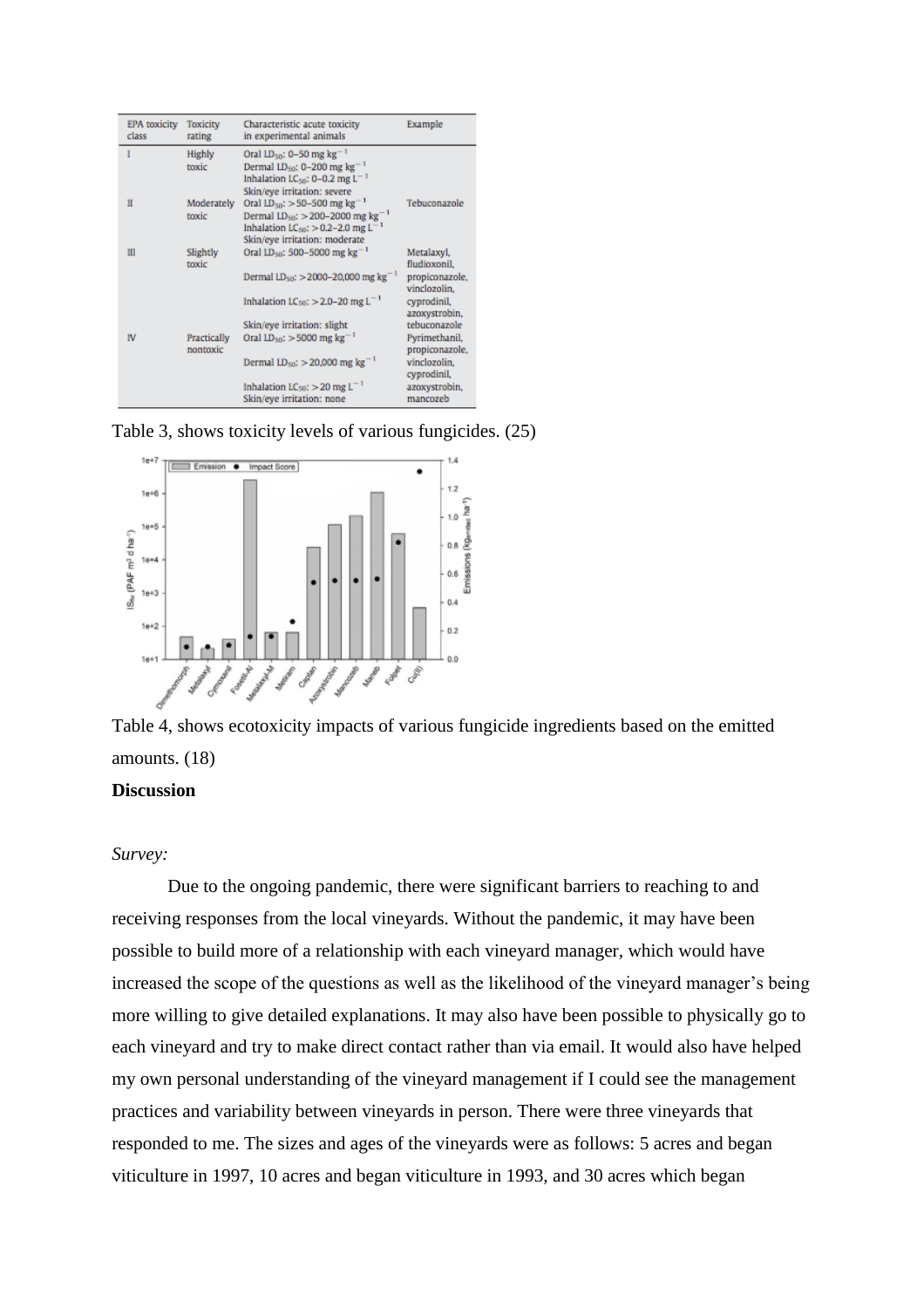viticulture in 1987. All of these vineyards are extremely young, and small to medium sized, 2 of the 3 vineyards stated that they do in fact have a fungi problem. All 3 vineyards stated that they use fungicides. Perhaps that means 1 of the 3 does not have a fungal problem that impacts the fruit yields due to the fungicides' effectiveness. Pests were by far the largest issue all farmers faced, with birds mentioned by 2 of the 3 vineyards.

#### *Esca, Petri, and Blackfoot diseases:*

Of the three fungal diseases, Esca and Petri are thought to have existed since the beginning of viticulture. However, due to the similarities in symptoms between the Blackfoot disease and Petri it seems likely that the pathogen affecting the vine was always assumed to be Petri when it could have been either Blackfoot or Petri (7, 8, 10, 11, 12, 21). All three fungal pathogens are a combination of multiple fungi that have a parasitic relationship with the host plant wherein the fungi consume nutrients intended for the host until it perishes (10, 11). The diseases are formed by groups of fungi that have adapted not only to work as a team, but also to thrive in our agricultural systems, in this case in vineyards (12). Having multiple species of fungi working together makes the diseases able to adapt to vastly different landscapes, which is proven by them existing in every region where grapes are grown globally (12, 20). The lack of research done on the topic has been extremely limiting, as there are few answers on the specifics of each disease other than locations of occurrences, and visible symptoms. Things like the individual species that form each disease, how those species work together, what each of their roles are, and how to treat them; are all still a work in progress (7, 8, 10, 11, 12, 21). There is also a large amount of discrepancy between studies on which fungal species compose each disease, and what determines those differences (7, 8, 10, 11, 12, 21). There is also evidence that points to significant increases in the incidences of these diseases (10, 11, 26). With the impacts of climate change becoming increasingly relevant to crop growth, it seems that the fungal diseases are no different and that these increases in occurrences are a direct result of climate change (26).

### *Treatment:*

Cu based fungicides are an essential part of viticulture (13, 14). Cu based fungicides are permitted to be used in organic vineyards and have a large variety of chemical potential allowing them to be used effectively for a wide range of harmful fungi (12, 14). Biocontrol agents do not act as quickly as chemical fungicides, so Cu based fungicides have the added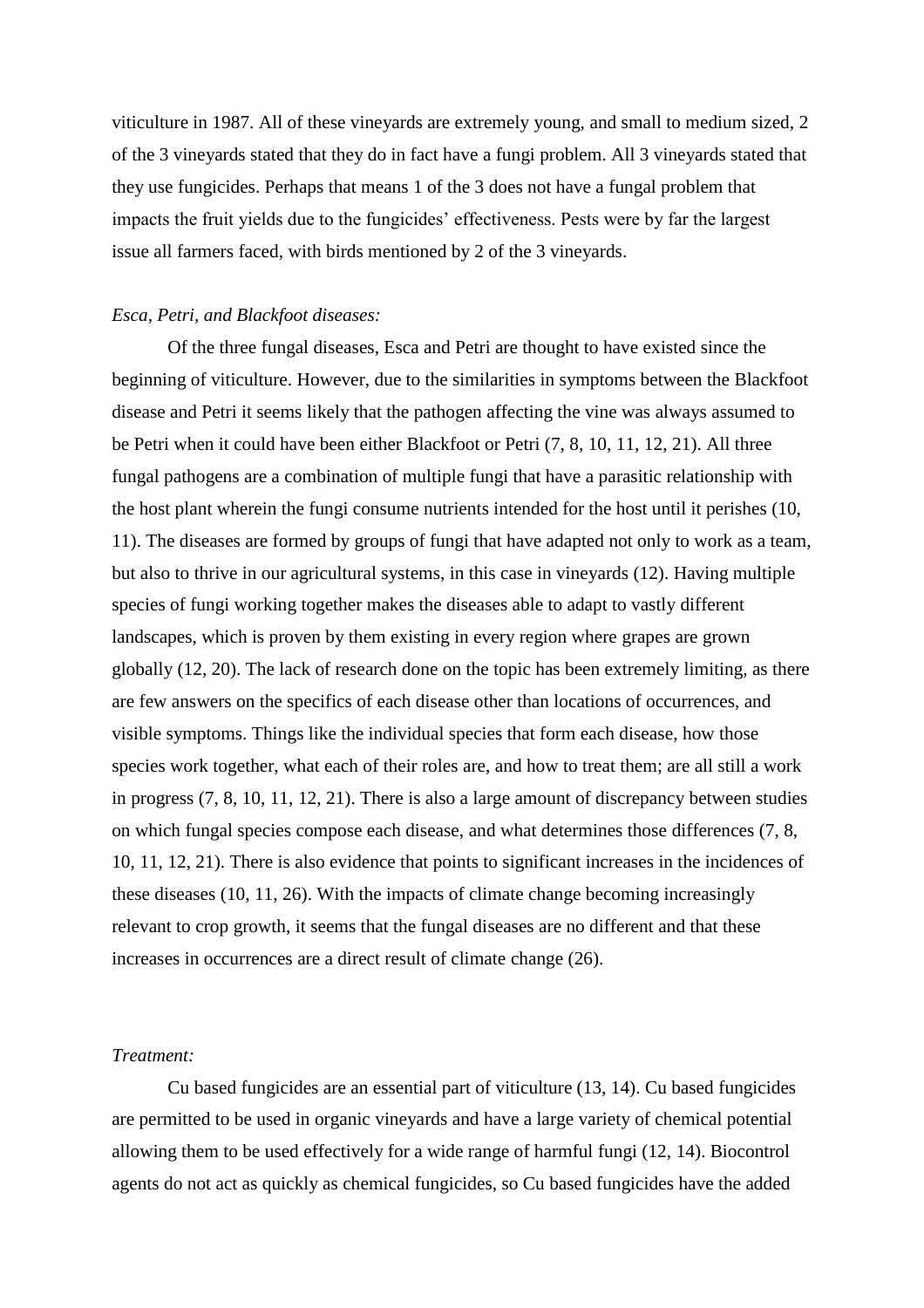benefit of working quickly too (20, 25). Since there is a lack of research on the cause of the three diseases, and well as their specific functions; targeting the fungi and effectively treating them has not been confirmed to be widely successful with either copper based fungicides or alternative treatments, **see image 5 for a visual representation of infection potential in a grapevine** (12). However there have been a number of studies done on different methods of treatment for Petri, Esca, and Blackfoot (7, 20, 25).

The HWT treatments seems to be the simplest and most cost effective of the methods outlined, although it is specifically for young vines in the nursery and the treatment only targets pathogens that have found their way into the root system (20). It has not been tested on adult vines nor has it been tested on pruning wounds (20). The chemical baths also had some success, but seem to make the most sense being applied to grafting, wherein the new limb is soaked in specific chemicals and then attached to the vine (20, 23, 25). Pruning wounds seem to be best treated with a preventative biocontrol measure which is a paste of a fungal species named *Trichoderma,* which also has properties that speed up the growth of the host in the area the fungi are applied (20, 23, 25). Lastly, a biofumigation control agent, mustard, was tested in New Zealand which decreased the amount of harmful fungi in the soil. This has potential to be grown as a cover crop to protect the vines before they are planted and can continue to protect them through their lives (20, 25).

There are a number studies that have been completed that test various treatments to the diseases, however since none of them have been replicated sufficiently it is hard to say how effective each treatment is (20, 25). There also have not been any treatments within the scope of my research that have successfully treated any vine with symptoms of any of the diseases. In addition, there was nothing that I read about the transmission potential of any of the three diseases, and then determining the speed of the transmission would be crucial in determining the best treatment methods; as well as potentially a clue to better understand how the diseases work.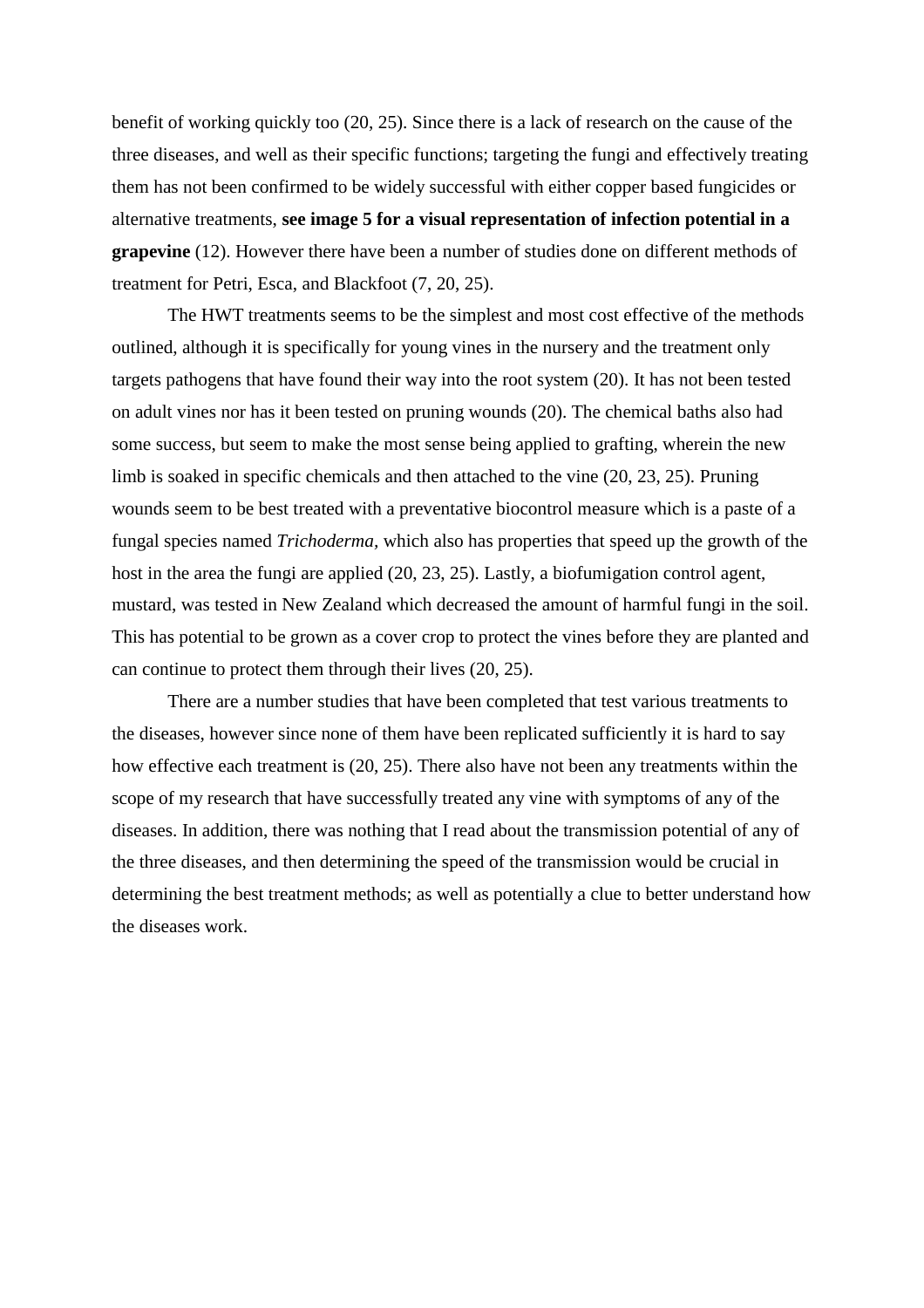

Image 5, shows the complexity of infection on a single grapevine. (12)

# *Ecotoxicity of Cu*:

Cu is a low mobility element, and easily accumulates to harmful levels. The same adaptability of Cu that makes it easy to work with also creates significant issues when introduced to field conditions (13, 18, 24, 25). Cu is adsorbed by the SOM when it makes its way to the soil, and depending on the soil's properties the Cu will behave differently (24, 25). The toxicity levels vary, along with mobility; this makes predicting the behavior of Cu extremely difficult as it is dependent on local factors (24, 25). Each different trait that occurs when Cu is put in a specific situation present a range of possibilities and challenge, (24, 25). Since Cu is so variable, depending on its solubility it can end up in groundwater sources, or if it is in soils with a lower pH, it will become less mobile and more susceptible to erosion, which will carry the Cu into the surrounding water sources (18, 24, 25). The bioavailability of Cu in the area has significant potential negative impacts on the local organisms (13, 18). The ability of the soil to almost limitlessly adsorb Cu, creates significant potential for the surrounding vegetation and water sources to uptake the Cu (18, 25). The Cu that is now in those sources will impact the creatures that consume them. A straight forward example is that the grapevines have the capacity to uptake Cu and then that is partially accumulated into the fruit which is then consumed by a variety of animals including humans (18, 26). Relatively small amounts of Cu have negative impacts on humans if ingested suddenly. Those impacts in severe cases include total organ failure (26). Unfortunately, there are not a lot of studies on the long term health implications of Cu. There is data suggesting that a sudden increase of Cu in a diet has negative impacts, but there is a capacity to adapt to long term slight increases of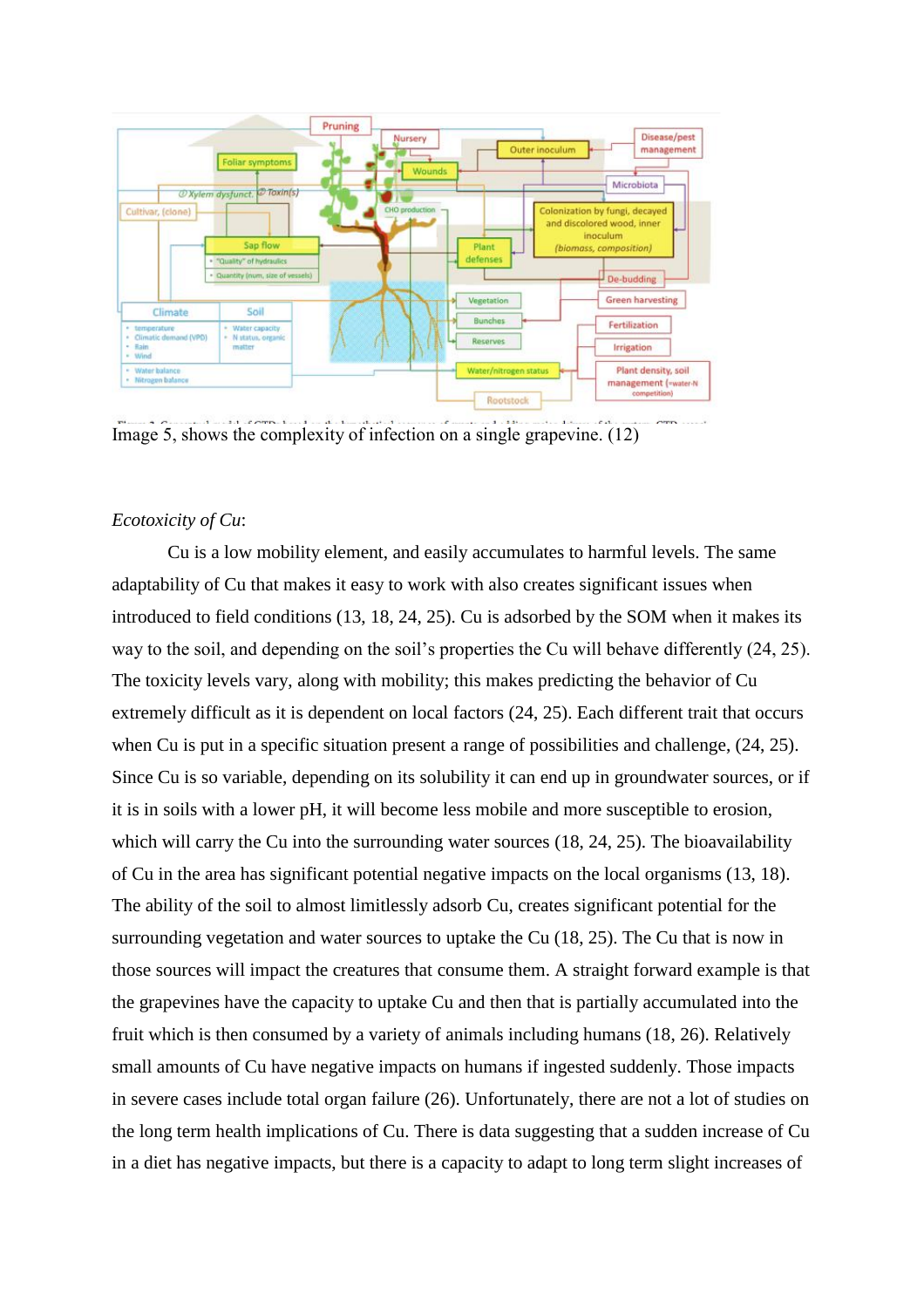Cu into the diet (26). There are also different toxicity levels of Cu depending on the chemical variation. Interestingly enough the ingredient Captan; which is found in in some copper based fungicides, is only slightly to moderately toxic, and it has had good results when used in the chemical bath studies as a treatment to various fungal pathogens (18, 24, 25).

### **Conclusion**

None of the vineyards from the surveys have issues with the specific fungi mentioned in this paper. However the conclusion I drew from the available data is that all three fungal pathogens, Petri, Blackfoot, and Esca, are currently active in British Columbian vineyards, and the scale of those occurrences are increasing (28). An additional factor is drought caused by climate change may further increase the range of these pathogens, as has been noted in California (20, 28). The consistent issue across all areas this review covers is that there is a significant lack of information. It was surprising to find that even in the aspects related to human health there is a large gap in knowledge, where the long term effects of Cu on health are unknown. Even the harmful amounts are not agreed upon within the medical community (26). This presents an issue for policy makers, who want to make laws limiting the use of Cu based fungicides, and may create a barrier for researchers who need funding for their studies (18). However, if fungal pathogens in vineyards continue to outpace modern technological adaptions in management practices, significant economic losses in vineyards and potentially other agriculturally based fields will provide the pressure needed to get funding on these projects. On a long term scale there is evidence that suggests that while desorption of Cu has not been successful, bioremediation is an effective treatment for contaminated soils in vineyards (27). This evidence can be seen in the natural occurring microorganisms that have the ability to convert Cu-oxychloride into insoluble Cu-oxalate which significantly reduces the toxicity of Cu in soils (18).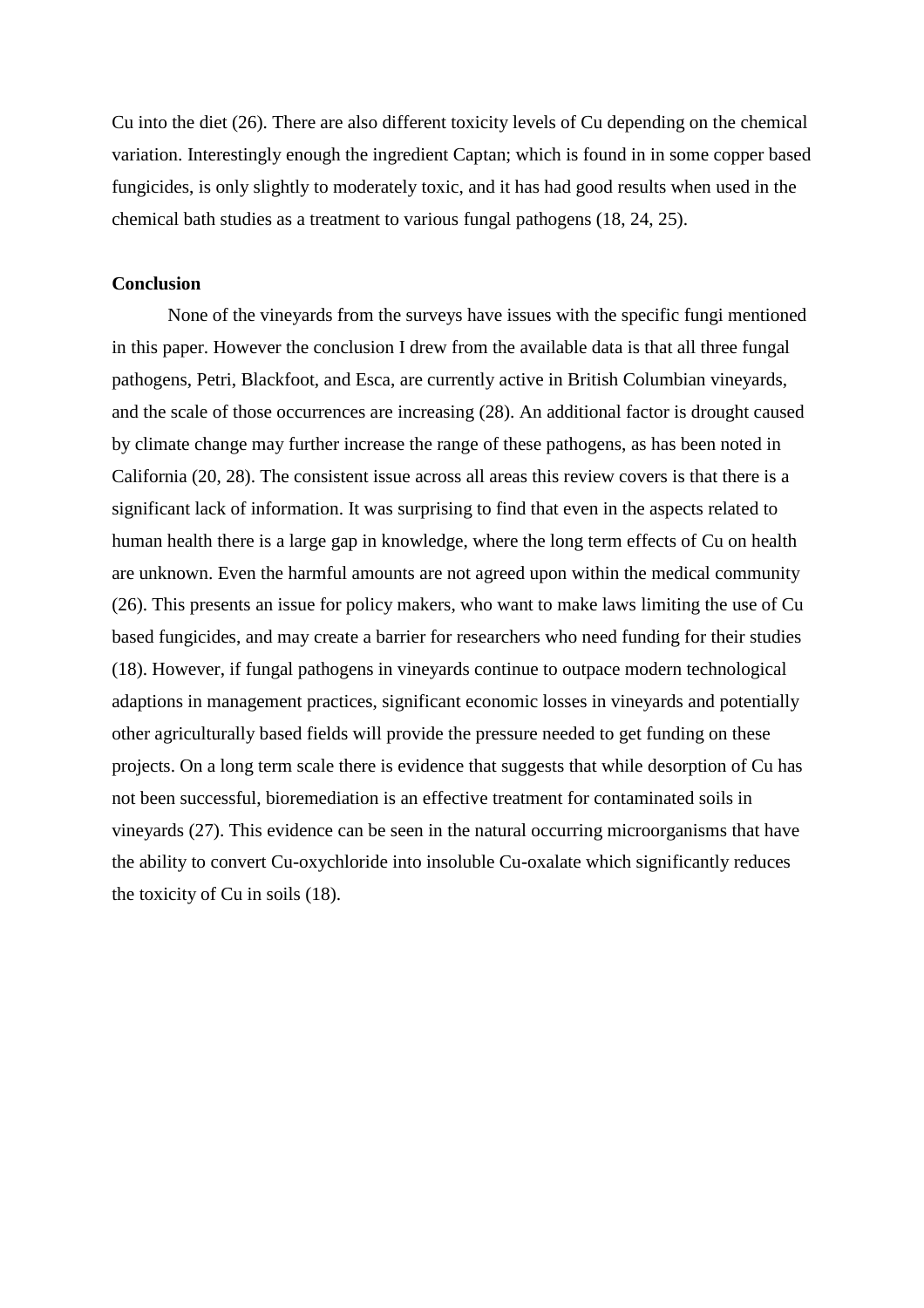# Bibliography:

|                                                                                                                                                                                                                                                                                          | 1.       |
|------------------------------------------------------------------------------------------------------------------------------------------------------------------------------------------------------------------------------------------------------------------------------------------|----------|
| Economic Impact   Wine Growers Canada. https://www.winegrowerscanada.ca/our-industry/economic-impact/.                                                                                                                                                                                   | 2.       |
| Vitanovic, E. Use of Cu Fungicides in Vineyards and Olive Groves. in (2012). doi:10.5772/26953.                                                                                                                                                                                          | 3.       |
| British Columbia, M. of the E. Pesticide Sales in British Columbia: Integrated Pest Management Program. (2010).                                                                                                                                                                          |          |
| AGUSTI-BRISACH, C. & ARMENGOL, J. Black-foot disease of grapevine: an update on taxonomy, epidemiology and<br>management strategies. Phytopathologia Mediterranea 52, 245-261 (2013).                                                                                                    | 4.       |
| Agustí-Brisach, C., Gramaje, D., García-Jiménez, J. & Armengol, J. Detection of black-foot and Petri disease pathogens<br>in soils of grapevine nurseries and vineyards using bait plants. Plant Soil 364, 5–13 (2013).                                                                  | 5.<br>6. |
| Araya, M., Olivares, M. & Pizarro, F. Copper in human health. International Journal of Environment and Health 1,<br>(2007).                                                                                                                                                              |          |
| Arias, M., López, E., Fernández, D. & Soto, B. COPPER DISTRIBUTION AND DYNAMICS IN ACID VINEYARD<br>SOILS TREATED WITH COPPER-BASED FUNGICIDES. Soil Science 169, 796-805 (2004).                                                                                                        | 7.       |
| Beckerman, J., Botany, P. & Pathology, P. Using Organic Fungicides. 4.                                                                                                                                                                                                                   | 8.       |
|                                                                                                                                                                                                                                                                                          | 9.       |
| Belliveau, S., Smit, B. & Bradshaw, B. Multiple exposures and dynamic vulnerability: Evidence from the grape industry<br>in the Okanagan Valley, Canada. Global Environmental Change 16, 364–378 (2006).                                                                                 | 10.      |
| Cavani, L., Manici, L. M., Caputo, F., Peruzzi, E. & Ciavatta, C. Ecological restoration of a copper polluted vineyard:<br>Long-term impact of farmland abandonment on soil bio-chemical properties and microbial communities.<br>Journal of Environmental Management 182, 37-47 (2016). |          |
| Claverie, M., Notaro, M., Fontaine, F. & Wéry, J. Current knowledge on Grapevine Trunk Diseases with complex<br>etiology: a systemic approach. 26.                                                                                                                                       | 11.      |
| Fourie, P. H. & Halleen, F. Proactive Control of Petri Disease of Grapevine Through Treatment of Propagation Material.<br>Plant Disease 88, 1241-1245 (2004).                                                                                                                            | 12.      |
|                                                                                                                                                                                                                                                                                          | 13.      |
| Halleen, F., Fourie, P. H. & Crous, P. W. A review of black foot disease of grapevine. Phytopathologia Mediterranea 45,<br>S55-S67 (2006).                                                                                                                                               |          |
|                                                                                                                                                                                                                                                                                          | 14.      |
| Komárek, M., Čadková, E., Chrastný, V., Bordas, F. & Bollinger, J.-C. Contamination of vineyard soils with fungicides:<br>A review of environmental and toxicological aspects. <i>Environment International</i> 36, 138–151 (2010).                                                      |          |
| Larignon, P. & Dubos, B. Fungi associated with Esca disease in grapevine. European Journal of Plant Pathology 103,<br>147-157 (1997).                                                                                                                                                    | 15.      |
|                                                                                                                                                                                                                                                                                          | 16.      |
| MONDELLO, V. et al. Management of grapevine trunk diseases: knowledge transfer, current strategies and innovative<br>strategies adopted in Europe. Phytopathologia Mediterranea 57, (2018).                                                                                              |          |
|                                                                                                                                                                                                                                                                                          | 17.      |
| Peña, N., Antón, A., Kamilaris, A. & Fantke, P. Modeling ecotoxicity impacts in vineyard production: Addressing spatial<br>differentiation for copper fungicides. Science of The Total Environment 616–617, 796–804 (2018).                                                              |          |
| PINTOS, C., REDONDO, V., COSTAS, D., AGUÍN, O. & MANSILLA, P. Fungi associated with grapevine trunk<br>diseases in nursery-produced Vitis vinifera plants. Phytopathologia Mediterranea 57, (2018).                                                                                      | 18.      |
| Úrbez-Torres, J. R., Haag, P., Bowen, P. & O'Gorman, D. T. Grapevine Trunk Diseases in British Columbia: Incidence<br>and Characterization of the Fungal Pathogens Associated with Esca and Petri Diseases of Grapevine. Plant<br>Disease 98, 469-482 (2013).                            | 19.      |
|                                                                                                                                                                                                                                                                                          | $\Delta$ |

20.